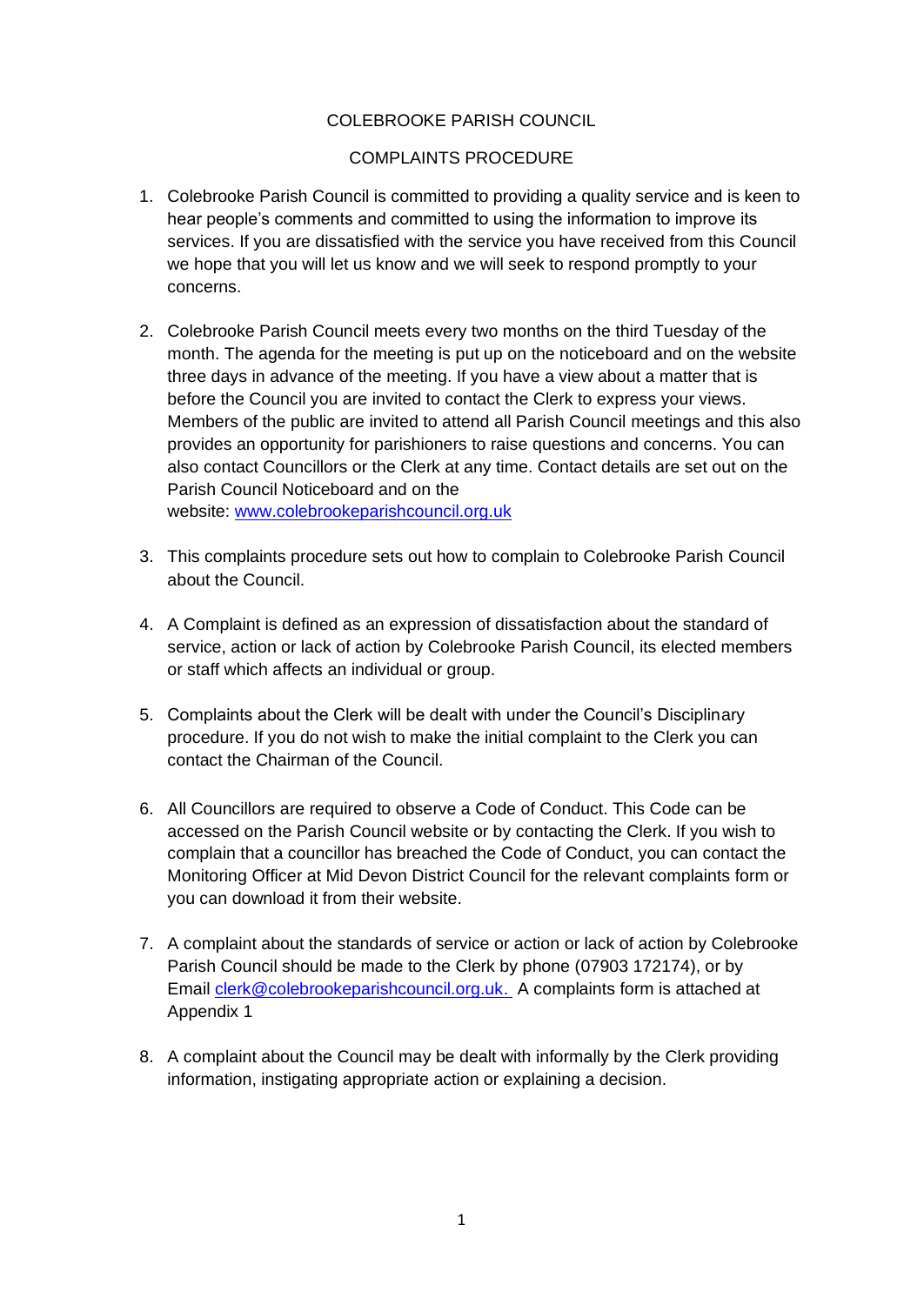- 9. If the complainant is unhappy with the response, they will be requested to put their complaint in writing and the Clerk is required to acknowledge the complaint within 5 working days explaining how the complaint will be investigated.
- 10. The Chairman will decide how the complaint will be investigated and by whom and will aim to ensure that the investigation will conclude within 14 days. The investigation may be undertaken by the Clerk on his/her own or in conjunction with named Councillors depending on the subject of the complaint. If it does not prove possible to meet the timescales the Clerk will write to the complainant explaining the reasons for the delay and providing new timescales for action. The investigation will include offering the complainant an opportunity to comment further.
- 11. At the end of the investigation the Chairman will agree a response to the complainant. The complainant will be advised that having received a full response to the complaint they have the right to request within 28 days that the matter should be referred to the full Council. A decision made by the full Council should be considered final and the complaint will be considered closed. If the complainant does not respond within 28 days the complaint will be considered closed.
- 12. If the complaint is referred to the full Council the procedure at Appendix 2 will be followed.
- 13. All complaints against the Council and the responses to them will be reported to the full meeting of the Council.
- 14. If the Council considers it is receiving unreasonable or vexatious complaints from a member of the public it will consider taking legal advice before responding to the complainant.
- 15. If the Council receives anonymous complaints these will be referred to the Clerk and may be acted upon at his/her discretion. The Clerk will report any anonymous complaints to the full meeting of the Council.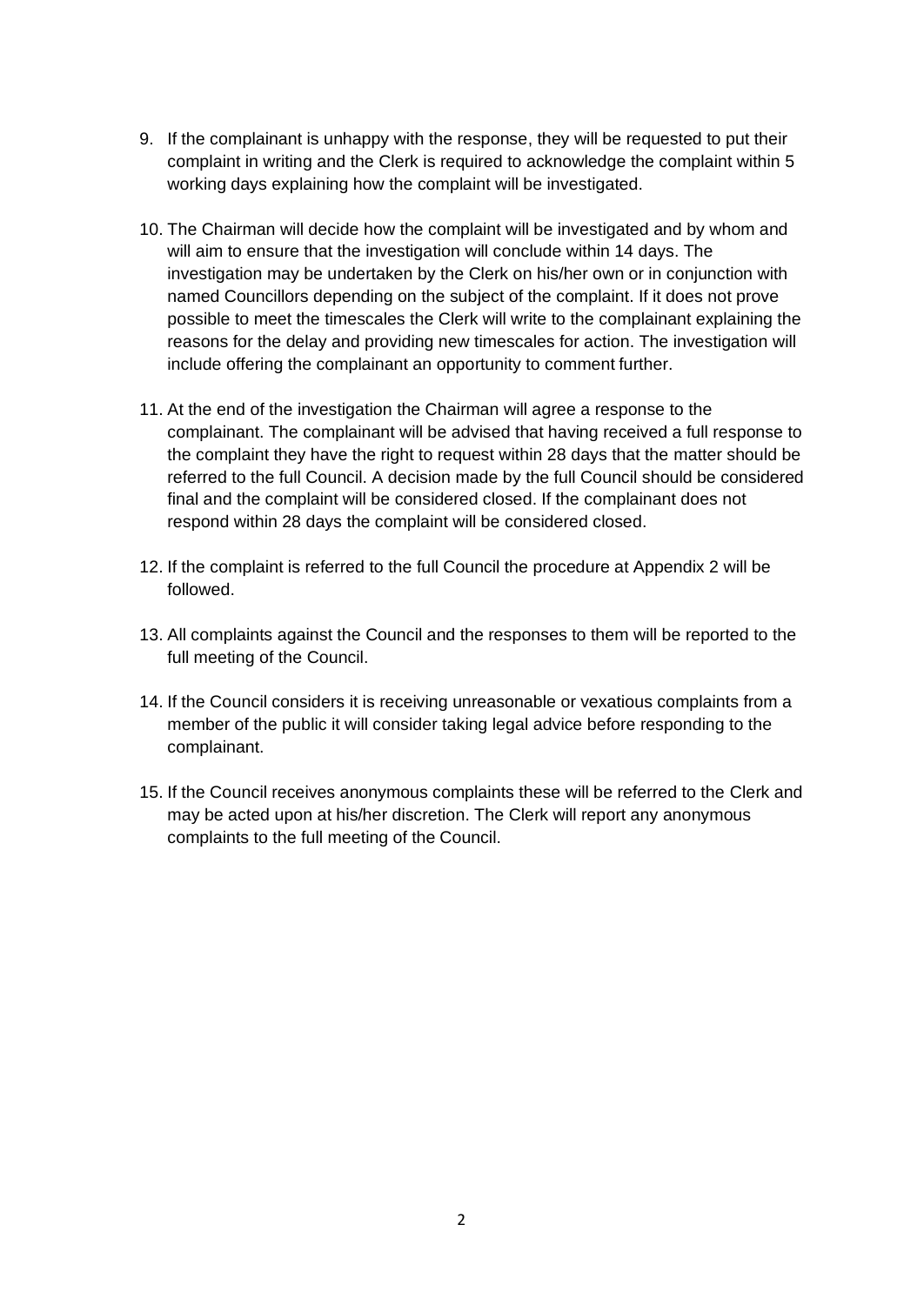# **Appendix 1**

#### **COLEBROOKE PARISH COUNCIL**

# **Complaints Form**

Please continue overleaf if required